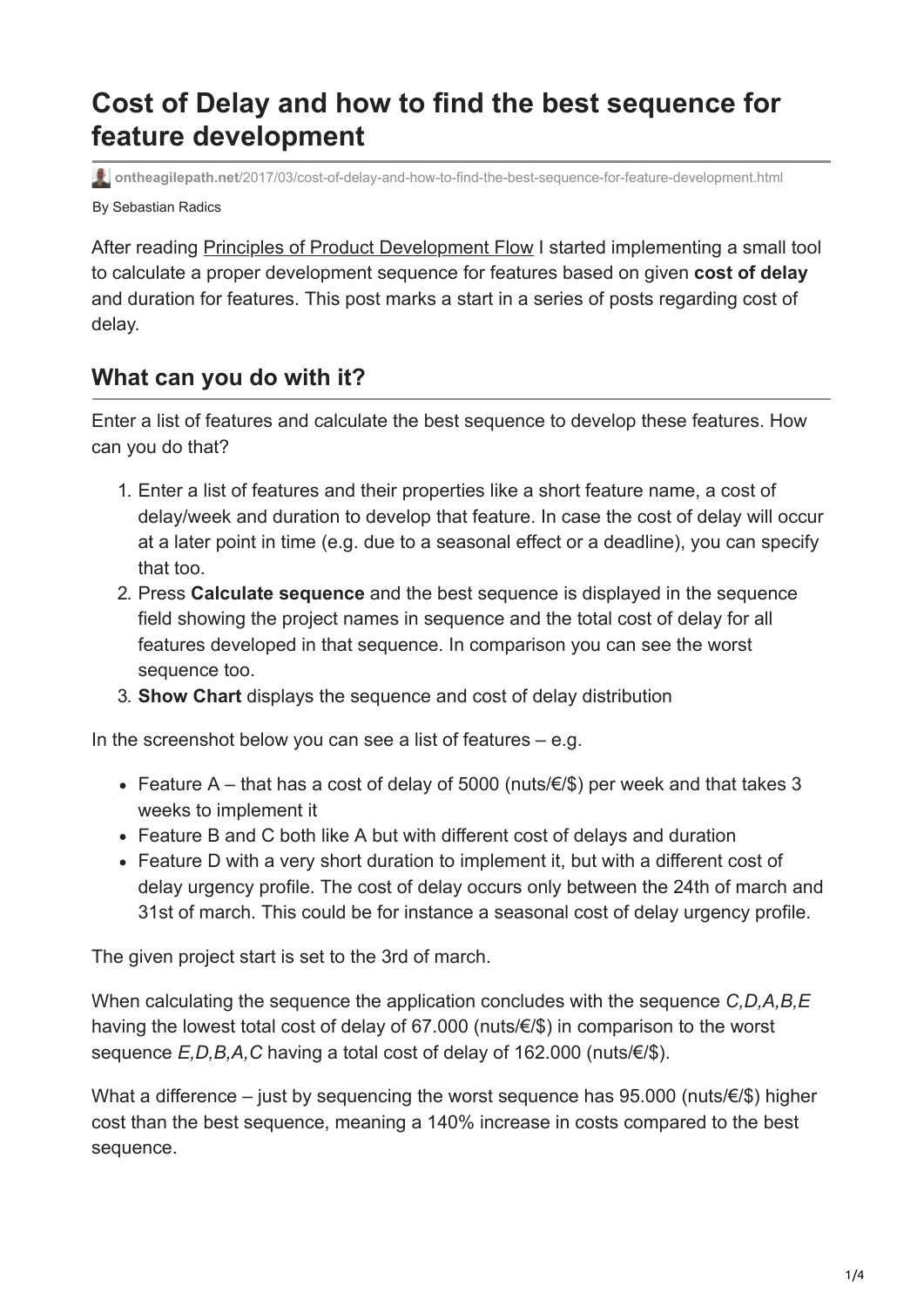| File                                |                              |                                                        |                 |                                        |                     |                      |          |            |
|-------------------------------------|------------------------------|--------------------------------------------------------|-----------------|----------------------------------------|---------------------|----------------------|----------|------------|
| <b>Project Start Date:</b>          |                              | 03.03.2017                                             |                 |                                        |                     |                      |          | $V = V$    |
| Name:                               |                              |                                                        |                 |                                        |                     |                      |          |            |
| <b>Cost of Delay/Week:</b>          |                              |                                                        |                 | <b>CoD Start Week:</b>                 |                     | <b>CoD End Week:</b> |          |            |
|                                     |                              |                                                        |                 | <b>CoD Start Date:</b>                 |                     | <b>CoD End Date:</b> |          |            |
|                                     | <b>Feature Dev Duration:</b> |                                                        |                 |                                        |                     |                      |          | $\bigcirc$ |
| Add Feature<br><b>C</b> Clear Input |                              | <b>Calculate Sequence</b><br>85<br><b>B</b> Show Chart |                 | <b>Best Sequence:</b><br>C, D, A, B, E |                     |                      | 67000    |            |
|                                     |                              |                                                        |                 |                                        |                     | E, D, B, A, C        |          |            |
|                                     |                              |                                                        |                 | <b>Worst Sequence:</b>                 |                     |                      | 162000   |            |
|                                     |                              |                                                        |                 |                                        |                     |                      |          |            |
| <b>Features</b><br>Nr               | Name                         | CoD/Week                                               | <b>Duration</b> | <b>CoD Start Date</b>                  | <b>CoD End Date</b> |                      | $1/\sim$ |            |
| 0                                   | A                            | 5000                                                   | 3               |                                        |                     |                      |          |            |
| 1                                   | B                            | 2000                                                   | $\overline{4}$  |                                        |                     |                      |          |            |
| $\overline{2}$                      | C                            | 6000                                                   | $\overline{2}$  |                                        |                     |                      |          |            |
| 3                                   | D                            | 8000                                                   | 1               | 24.03.2017                             | 31.03.2017          |                      |          |            |

Using **Show Chart** you can display the cost of delay distribution over weeks. It shows:

- the given sequence on the bottom, distributed over all weeks it takes to implement all features
- the stacked cost of delay per week for all features where a cost of delay occurs in that week
- and on top the sum for the cost of delay per week in cost of delay in total.

For example 1 shows a weekly cost of delay of 13.000 (nuts/€/\$) in week 1, accumulated by a cost of delay of 6.000 (nuts/€/\$) for feature C, 5.000 (nuts/€/\$) for feature A and 2.000 for feature B.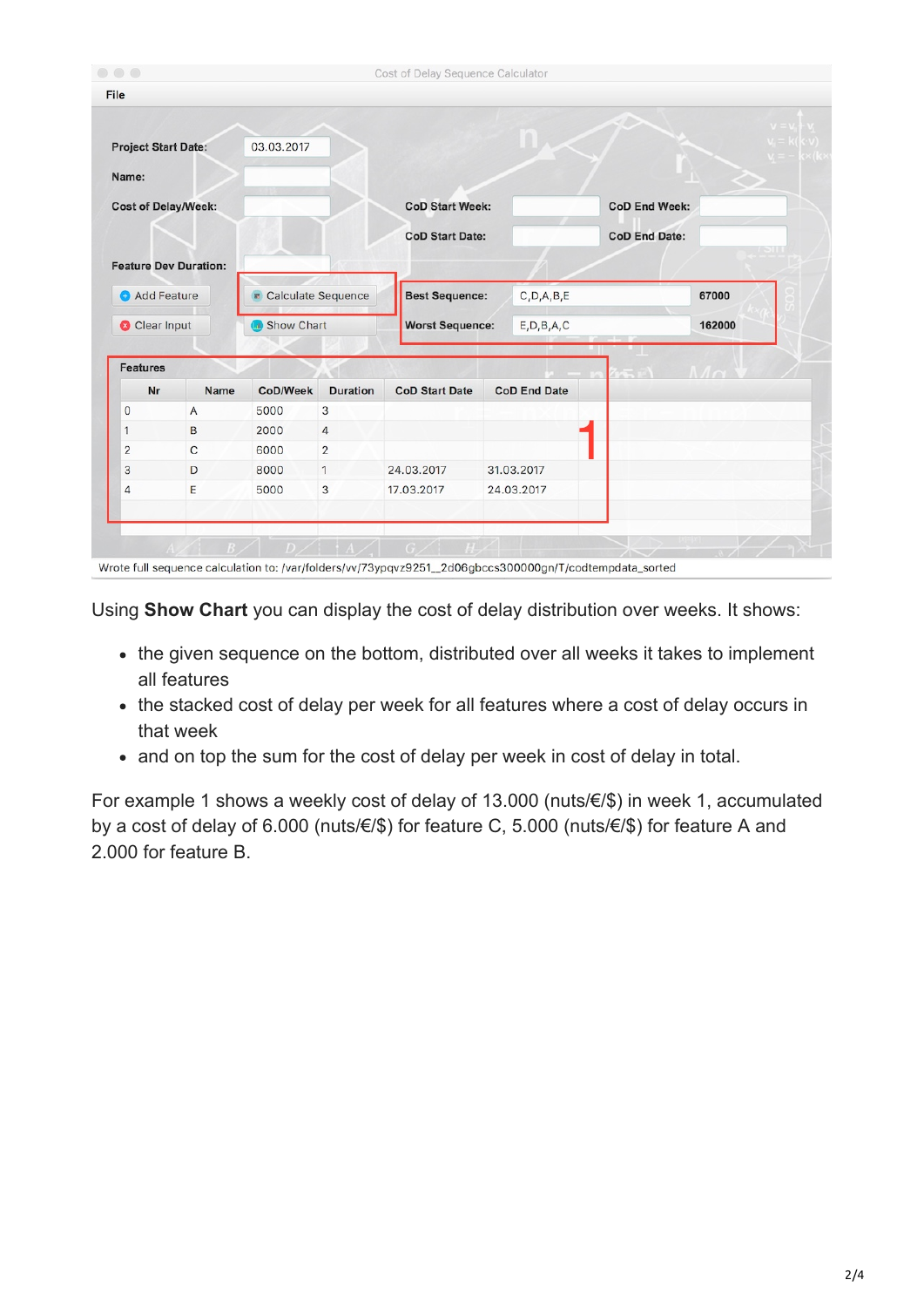

It gets interesting when you compare the best sequence with the worst sequence. This can currently be done via copying the worst sequence to the best sequence field and pressing **Show chart** again. (btw – you can also manually change sequences and even remove features from the sequence and that will be reflected in the chart).



## **Download and check it out (for free)**

You're welcome to use the application. It's open source and available for download at [Github.](https://github.com/sradics/cod)